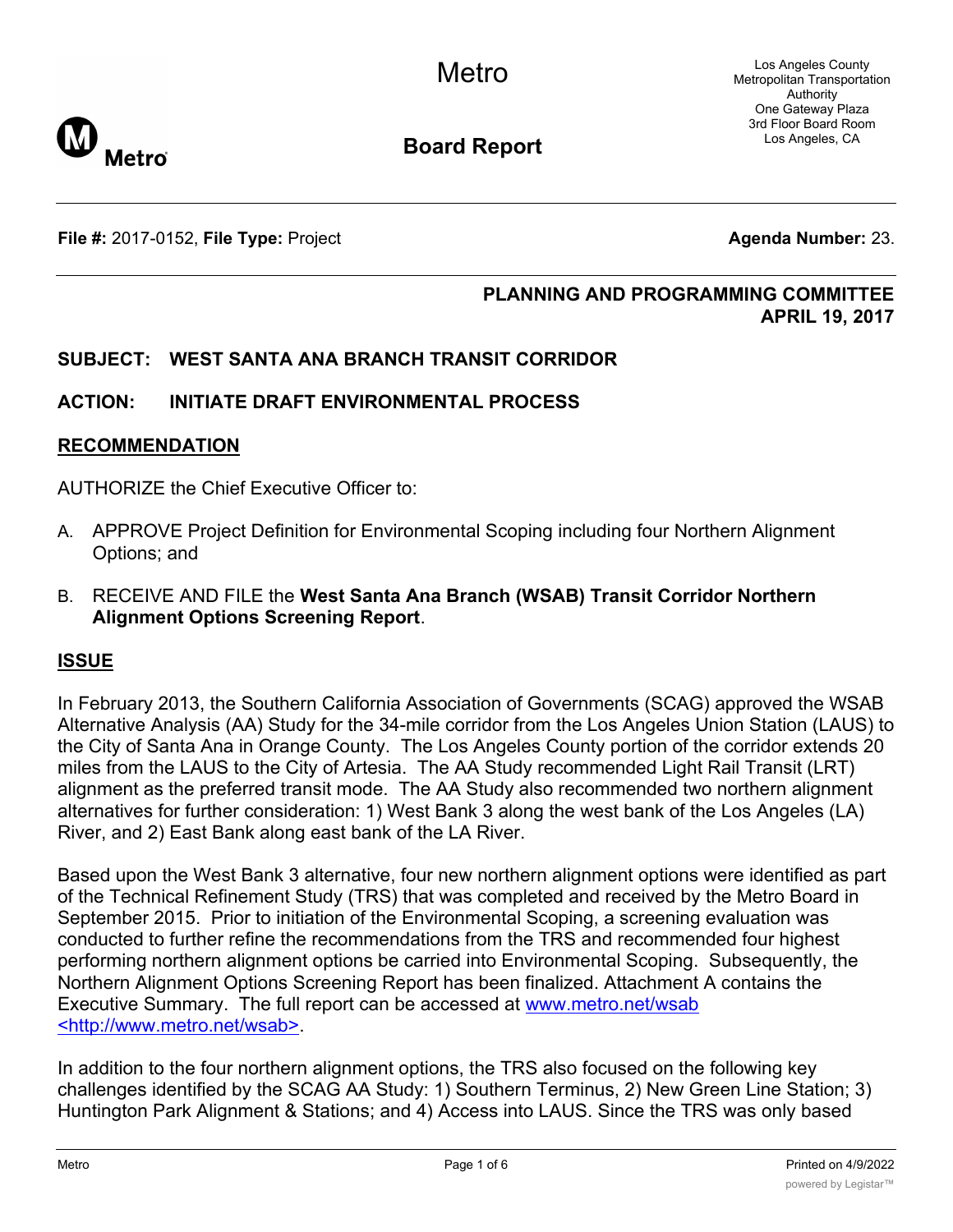upon a 5% level of design, the findings from the TRS will form the basis of the Project Definition to be further analyzed and carried forward into Environmental Scoping. Based on public comments received during Scoping, additional options may also be included for further evaluation in the environmental study. Attachment B contains the WSAB Transit Corridor Project Definition map proposed for use in upcoming Scoping meetings.

## **DISCUSSION**

## **Background**

The WSAB Transit Corridor Study Area traverses densely populated, low-income and heavily transit dependent communities. The Study Area is approximately 98 square miles and covers 20 individual cities as well as portions of unincorporated Los Angeles County.

In September 2016, the Board awarded professional services contracts to complete the environmental clearance study for the WSAB Transit Corridor. The base contract is to complete the Draft Environmental Impact Report (EIR) pursuant to California Environmental Quality Act (CEQA) requirements. With the passage of Measure M, Metro is working to secure FTA approval to complete the Draft Environmental Impact Statement (EIS) pursuant to National Environmental Policy Act (NEPA) requirements concurrently with the EIR.

## Project Definition

The WSAB Transit Corridor stretches 20 miles from LAUS to the City of Artesia. A single alignment has been identified south of the City of Huntington Park which follows the San Pedro Subdivision Branch (owned by Port of Los Angeles and Long Beach), to the eight-mile Metro owned abandoned Pacific Electric Right-of-Way (ROW) to the southern terminus in the City of Artesia. The Project Definition for Environmental Scoping includes the recommendations from the SCAG AA Study along with the refinement and findings described below from the TRS and further evaluation from the finalized Northern Alignment Options Screening Report, north of the City of Huntington Park.

## *New Southern Terminus Station in the City of Artesia*

The SCAG AA Study originally included a station at Bloomfield Avenue in the City of Cerritos as the last station within Los Angeles County. At the City of Cerritos' request, SCAG removed this station from further consideration. The next station to the north was Pioneer Station in the City of Artesia which is accessed by way of traversing through the City of Cerritos. In the TRS, Pioneer Station was analyzed and deemed feasible as the new southern terminus.

In the event that the line should be extended to Orange County in the future, the environmental analysis will include evaluation of a potential station at Bloomfield for which the support of the City of Cerritos would be sought. Metro will continue to meet with staff from both the cities of Artesia and Cerritos regarding the terminus station in Artesia and future extension options.

## *New Metro Green Line Station*

Analysis was conducted to determine the feasibility and challenges associated with a new Metro Green Line Station within the median of the I-105 Freeway east of the I-105/I-710 Interchange. This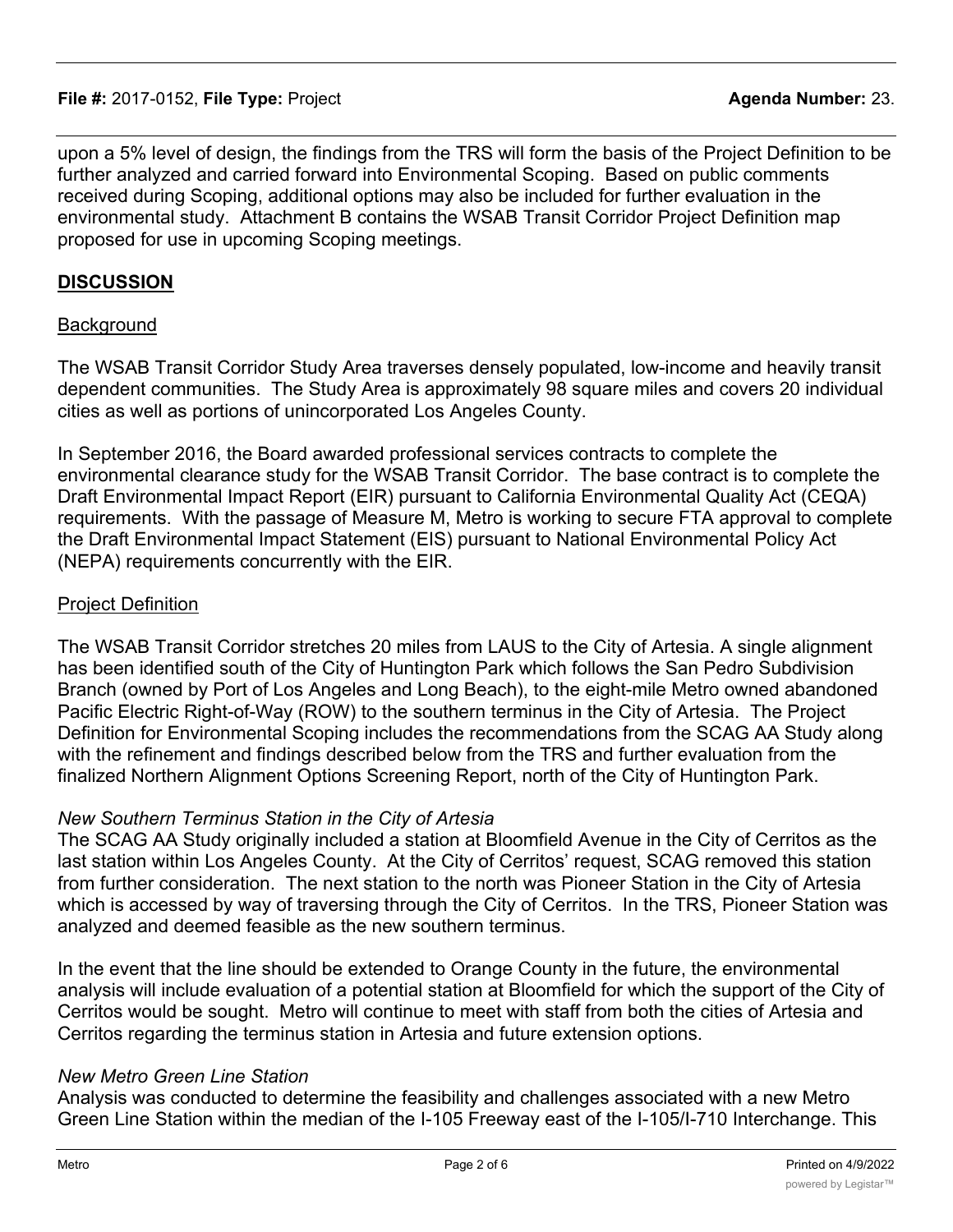station would provide a direct transfer to the WSAB project aerial station proposed immediately above it. Based on the conceptual plans, a new Metro Green Line station can feasibly be built within the existing I-105 Freeway and ROW. This station concept will be further advanced, including coordination with the ExpressLanes project and more detailed planning and design evaluations with Caltrans.

## *City of Huntington Park Station Locations*

At the conclusion of the SCAG AA Study, the City of Huntington Park proposed alternate station locations to the ones proposed in the SCAG AA. The proposed alternate locations include a station on Randolph St. east of Pacific Blvd. and a station south of Florence Ave. in the center of Salt Lake Ave. Both alternate station locations were deemed feasible and can be carried forward to replace the previous locations identified in the SCAG AA study.

## *Northern Terminus at Los Angeles Union Station*

Analysis was conducted to determine placement of a new light rail platform to serve as the northern terminus within LAUS. In coordination with other in-process projects such as the Union Station Master Plan, Link Union Station (Link US) and California High Speed Rail, the environmental analysis will evaluate station options above or adjacent to the existing Metro Gold Line station.

## *Northern Alignment Analysis*

As part of the TRS, four new northern alignment options were developed and recommended for further analysis:

- 1) Pacific/Alameda
- 2) Pacific/Vignes
- 3) Alameda
- 4) Alameda/Vignes

The two Pacific Boulevard alignment options (1 & 2) use Pacific Boulevard in the Cities of Vernon and Huntington Park for the light rail tracks within the street, while the Alameda Street alignment options (3 &4) utilizes the existing Metro Blue Line ROW for separate light rail tracks. All four alignment options have a northern terminus at LAUS.

## Northern Alignment Options Screening Report

A screening evaluation process was conducted to further refine the recommendations in the TRS. Specifically, the six northern alignment options were evaluated to determine how well these met the goals and objectives of the project. Specifically, the five project goals included:

- Goal 1: Provide Mobility Improvements
- · Goal 2: Support Local and Regional Land Use Plans and Policies
- · Goal 3: Minimize Environmental Impacts
- · Goal 4: Ensure Cost Effectiveness and Financial Feasibility
- Goal 5: Ensure Equity

For each goal, a list of evaluation criteria was established. Each of the six northern alignment options was assessed and a score was given based on its potential performance in meeting the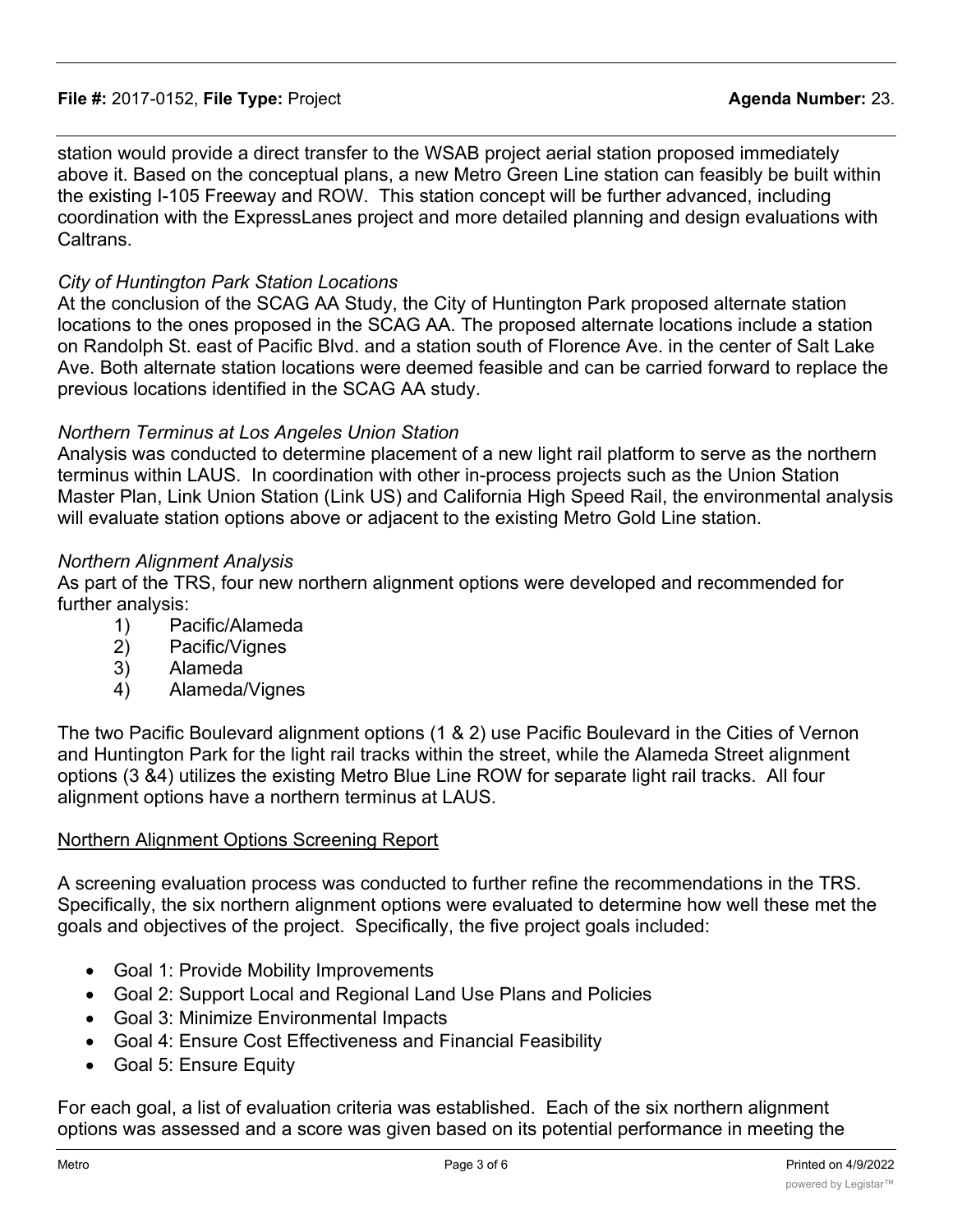**File #:** 2017-0152, **File Type:** Project **Agenda Number:** 23.

criteria. An overall rating of "high", "medium", or "low" was assigned based on each alignment option's ability to achieve the objectives and criteria of the goals.

Based on the results of the screening analysis, the four northern alignment options: 1) Pacific/Alameda, 2) Pacific/Vignes, 3) Alameda, and 4) Alameda/Vignes were the highest performing and recommended to be carried forward into environmental analysis. All four provide a direct connection into Union Station, the greatest overall mobility improvement benefits, compatibility with existing land uses, environmental benefits for disadvantaged communities, cost-effectiveness with the fewest engineering challenges and support community needs. The East Bank and West Bank 3 northern alignment options previously recommended by SCAG AA Study do not meet the purpose and need of the project as effectively as the other four northern alignment options and are not recommended for advancement.

# Metro Board Blue Line Motion

On February 23, 2017, the Metro Board approved a Motion (Item #37) which called for the study of several Metro Blue Line and Metro Expo Line improvements. An Amendment to the Motion (Garcetti) specifically called for the WSAB (Eco-Rapid Transit Line) to incorporate a potential Metro Blue Line Express train concept that could ultimately run directly to Union Station. This concept could potentially be feasible if one of the WSAB Northern Alignment options (Alameda Alignment or Alameda/Vignes Alignment) is selected as the preferred alternative. The WSAB project will evaluate the feasibility of interlining Metro Blue Line trains with WSAB trains as a part of the environmental study going forward.

## Outreach

Since the award of the environmental clearance contracts, the WSAB Project Team has conducted numerous briefings and presentations to Eco-Rapid Transit JPA, corridor cities, area elected officials and key stakeholders throughout the study area to provide project background information and updates, as well as receive valuable input for use in the environmental study process. The Project Team also initiated a Technical Advisory Committee in March, and conducted a Legislative Update meeting with state and federal elected officials' staff along the corridor in April.

## Scoping Process

To initiate the Draft EIR process, Metro will be conducting five Scoping meetings - one agency Scoping meeting and four community meetings within the project area. The Scoping meetings are expected to be held between May - June 2017.

Metro will also post the Notice of Preparation (NOP) with the State Clearinghouse. Metro Community Relations Manager is also working with the outreach contractor on updating the project webpage, fact sheet and other materials in preparation for the Scoping meetings. Pending approval from FTA of a concurrent EIR/EIS process, Metro may also initiate the Notice of Intent (NOI) with the Federal Register.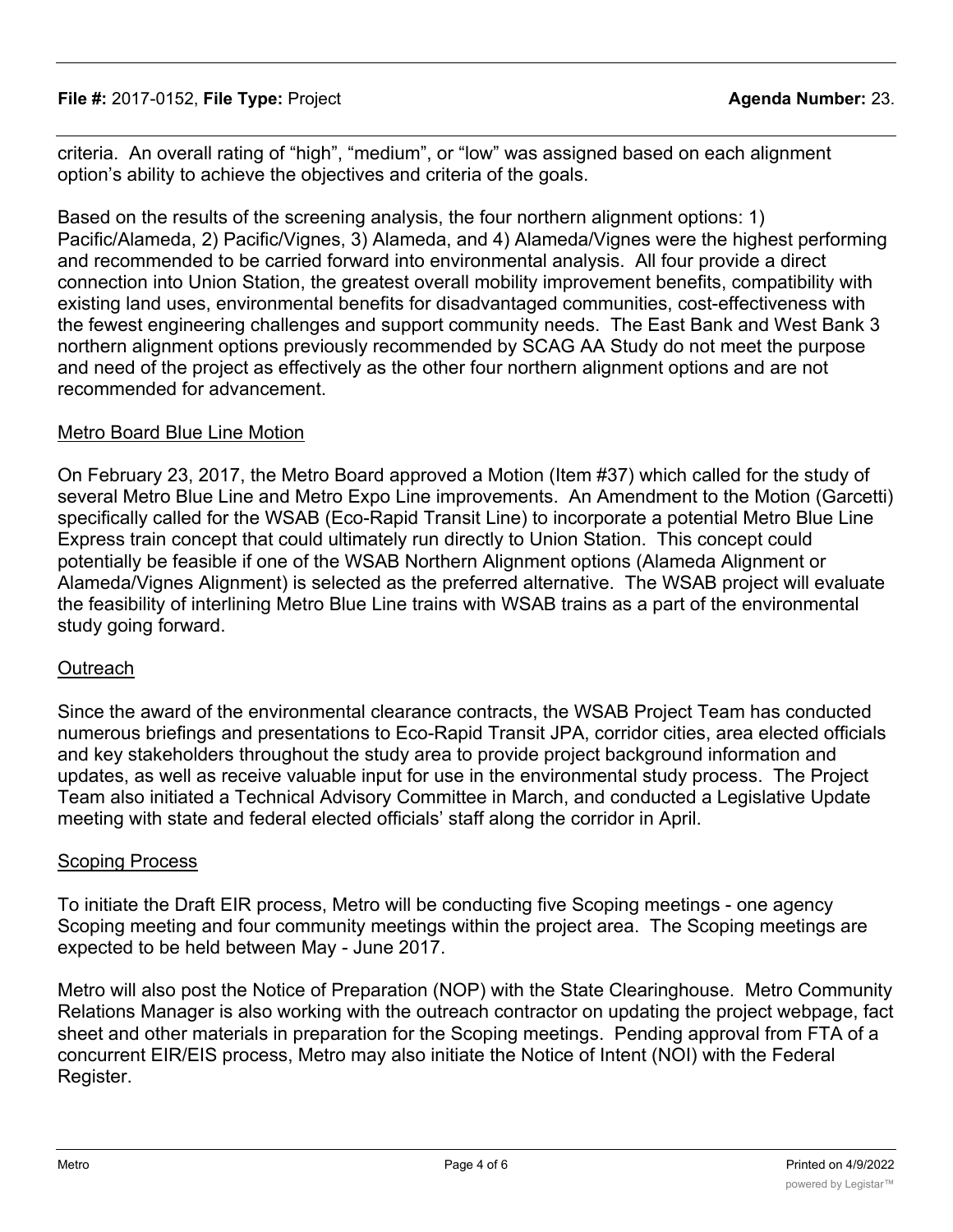# **DETERMINATION OF SAFETY IMPACT**

These actions will not have any impact on the safety of our customers and/or employees.

# **FINANCIAL IMPACT**

The FY 2016-17 budget includes \$1,000,000 in Cost Center 4370, Project 460201 (WSAB Transit Corridor). Since these are multi-year contracts, the Cost Center Manager and Chief Planning Officer will be responsible for budgeting in future years.

## Impact to Budget

The funding for this project is from Measure R 35%. As these funds are earmarked for the WSAB Transit Corridor project, they are not eligible for Metro bus and rail capital and operating expenditures.

# **ALTERNATIVES CONSIDERED**

The Board could consider deferring initiation of the Scoping period. This alternative is not recommended as this would impact the project schedule and would not be consistent with prior Board direction to advance completion of the project.

## **NEXT STEPS**

Upon Board approval, staff will initiate the Scoping period in late spring which will include Agency and Public Scoping Meetings along the corridor to present project information and gather inputs. At the completion of the Scoping Period, we will return to the Board later this year with the Scoping Summary Report.

## **ATTACHMENTS**

Attachment A - Northern Alignment Options Screening Report Executive Summary Attachment B - West Santa Ana Branch Transit Corridor Project Definition Map

Prepared by: Teresa Wong, Senior Manager, (213) 922-2854 Fanny Pan, Senior Director, (213) 922-3070 David Mieger, Interim Senior Executive Officer, (213) 922-3040

Reviewed by: Therese W. McMillan, Chief Planning Officer, (213) 922-7077